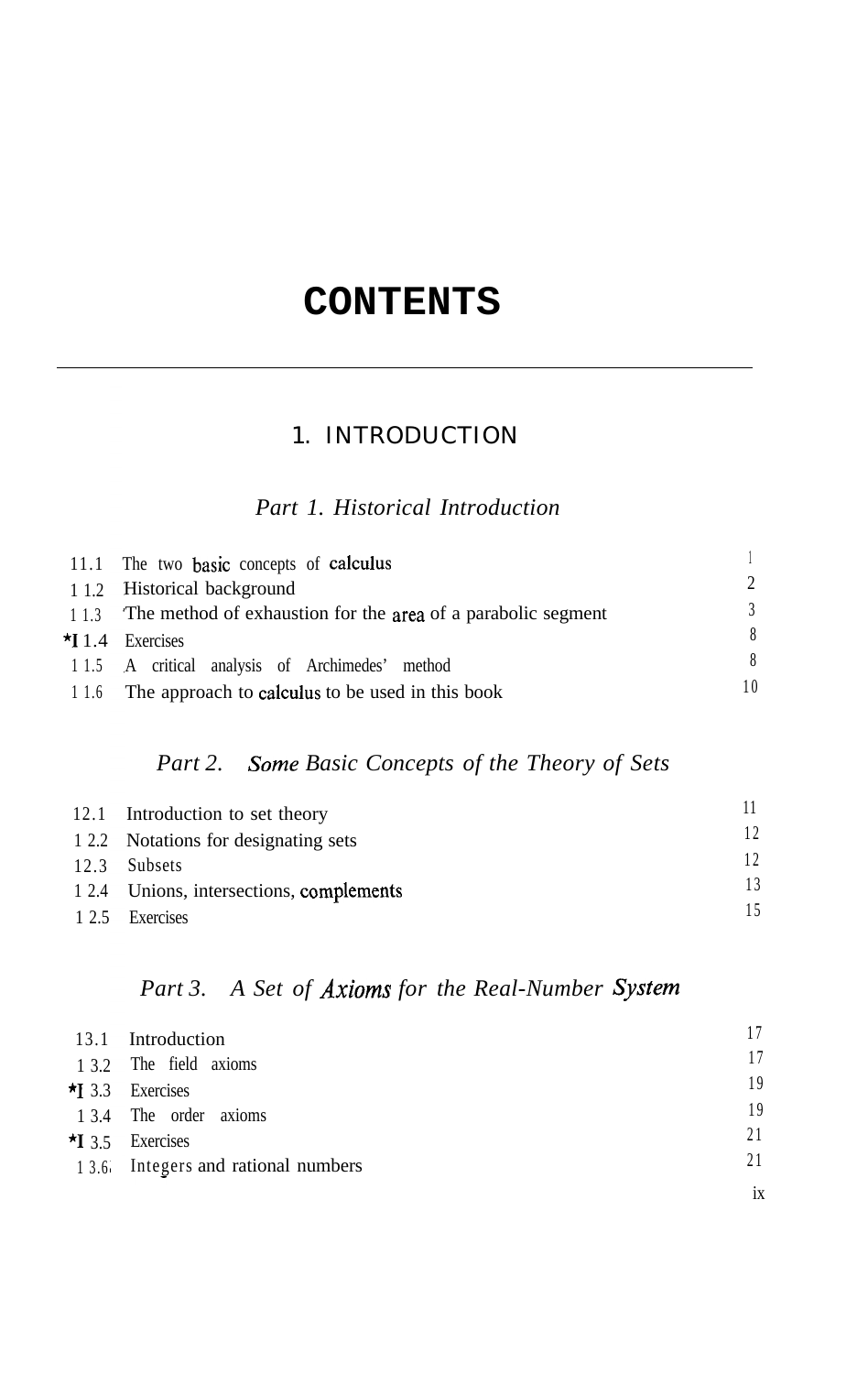| Contents                                                                     |    |
|------------------------------------------------------------------------------|----|
| Geometric interpretation of real numbers as points on a line<br>1 3.7        | 22 |
| Upper bound of a set, maximum element, least upper bound (supremum)<br>1 3.8 | 23 |
| 1 3.9 The least-Upper-bound axiom (completeness<br>axiom)                    | 25 |
| 1 3.10 The Archimedean property of the real-number system                    | 25 |
| 1 3.11 Fundamental properties of the supremum and infimum                    | 26 |
| $*1$ 3.12 Exercises                                                          | 28 |
| *1 3.13 Existence of square roots of nonnegative real numbers                | 29 |
| *1 3.14 Roots of higher order. Rational powers                               | 30 |
| *1 3.15 Representation of real numbers by decimals                           | 30 |

#### *Part 4. Mathematical Induction, Summation Notation, and Related Topics*

| 14.1 An example of a proof by mathematical induction | 32 |
|------------------------------------------------------|----|
| 14.2 The principle of mathematical induction         | 34 |
| *1.4.3 The well-ordering principle                   | 34 |
| 14.4 Exercises                                       | 35 |
| $\star$ 4.5 Proof of the well-ordering principle     | 37 |
| 1 4.6 The summation notation                         | 37 |
| 14.7 Exercises                                       | 39 |
| 14.8 Absolute values and the triangle inequality     | 41 |
| 1 4.9 Exercises                                      | 43 |
| *I 4.10 Miscellaneous exercises involving induction  | 44 |

# 1. THE CONCEPTS OF INTEGRAL CALCULUS

| 1.1    | The basic ideas of Cartesian geometry                  | 48 |
|--------|--------------------------------------------------------|----|
|        | 1.2 Functions. Informal description and examples       | 50 |
| $*1.3$ | Functions. Formal definition as a set of ordered pairs | 53 |
| 1.4    | More examples of real functions                        | 54 |
|        | 1.5 Exercises                                          | 56 |
| 1.6    | The concept of area as a set function                  | 57 |
|        | 1.7 Exercises                                          | 60 |
|        | 1.8 Intervals and ordinate sets                        | 60 |
|        | 1.9 Partitions and step functions                      | 61 |
|        | 1.10 Sum and product of step functions                 | 63 |
| 1.11   | Exercises                                              | 63 |
|        | 1.12 The definition of the integral for step functions | 64 |
|        | 1.13 Properties of the integral of a step function     | 66 |
|        | 1.14 Other notations for integrals                     | 69 |
|        |                                                        |    |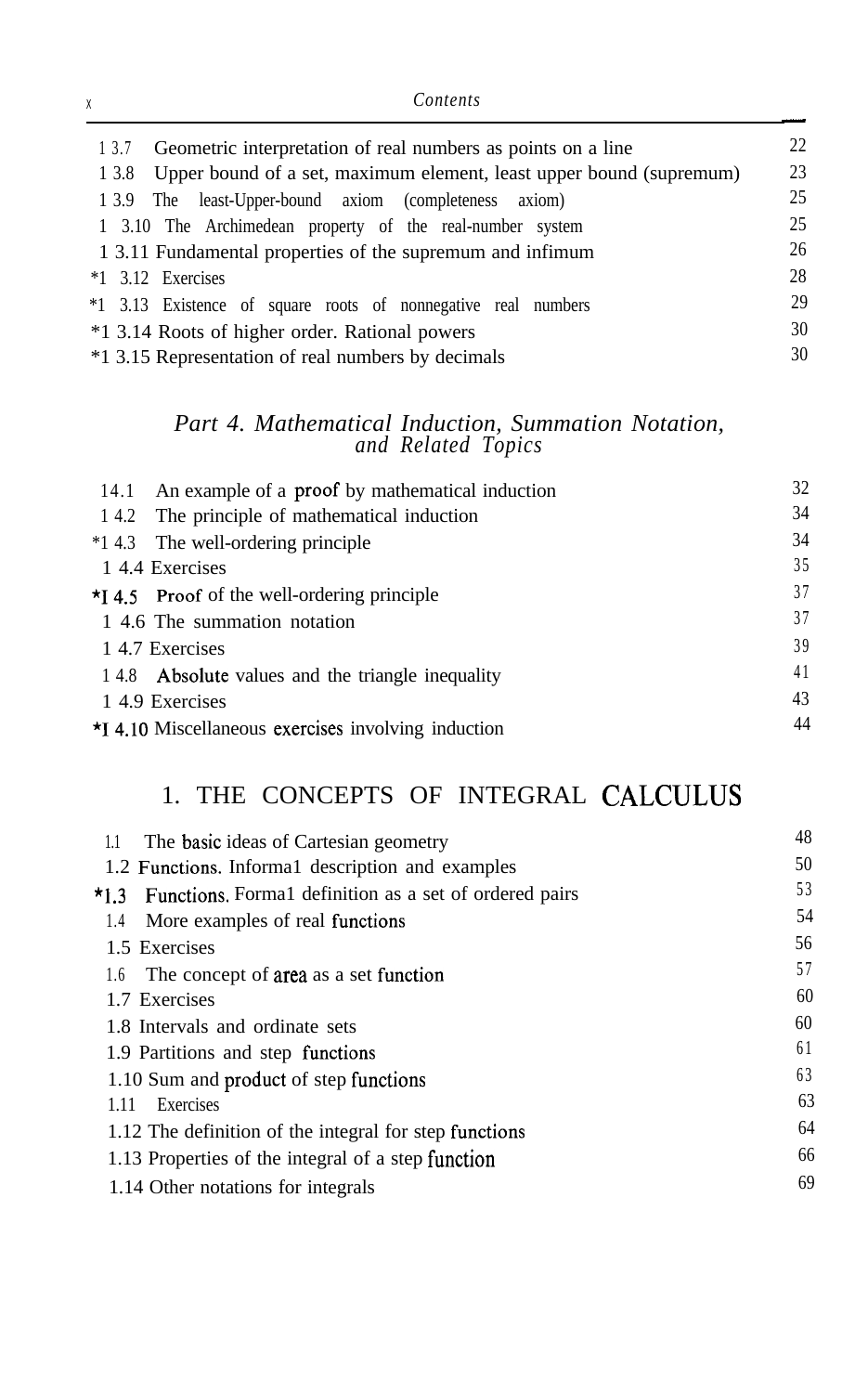| Contents                                                                        | X1 |
|---------------------------------------------------------------------------------|----|
| 1.15<br>Exercises                                                               | 70 |
| 1.16 The integral of more general functions                                     | 72 |
| 1.17 Upper and lower integrals                                                  | 74 |
| 1.18 The area of an ordinate set expressed as an integral                       | 75 |
| 1.19 Informal remarks on the theory and technique of integration                | 75 |
| 1.20 Monotonic and piecewise monotonic functions. Definitions and examples      | 76 |
| 1.21 Integrability of bounded monotonic functions                               | 77 |
| 1.22 Calculation of the integral of a bounded monotonic function                | 79 |
| 1.23 Calculation of the integral $\int_0^b x^p dx$ when p is a positive integer | 79 |
| 1.24 The basic properties of the integral                                       | 80 |
| 1.25 Integration of polynomials                                                 | 81 |
| Exercises<br>1.26                                                               | 83 |
| 1.27 Proofs of the basic properties of the integral                             | 84 |

# 2. SOME APPLICATIONS OF INTEGRATION

| 2.1<br>Introduction                                                            | 88  |
|--------------------------------------------------------------------------------|-----|
| The <b>area</b> of a region between two graphs expressed as an integral<br>2.2 | 88  |
| 2.3 Worked examples                                                            | 89  |
| 2.4 Exercises                                                                  | 94  |
| 2.5 The trigonometric functions                                                | 94  |
| Integration formulas for the sine and cosine.<br>2.6                           | 97  |
| 2.7<br>A geometric description of the sine and cosine functions                | 102 |
| 2.8 Exercises                                                                  | 104 |
| 2.9 Polar coordinates                                                          | 108 |
| 2.10 The integral for area in polar coordinates                                | 109 |
| Exercises<br>2.11                                                              | 110 |
| 2.12 Application of integration to the calculation of volume                   | 111 |
| 2.13<br>Exercises                                                              | 114 |
| 2.14 Application of integration to the concept of work                         | 115 |
| 2.15<br>Exercises                                                              | 116 |
| 2.16 Average value of a function                                               | 117 |
| 2.17<br>Exercises                                                              | 119 |
| 2.18 The integral as a function of the upper limit. Indefinite integrals       | 120 |
| 2.19<br>Exercises                                                              | 124 |

# 3. CONTINUOUS FUNCTIONS

| 3.1 Informal description of continuity        | 126 |
|-----------------------------------------------|-----|
| 3.2 The definition of the limit of a function |     |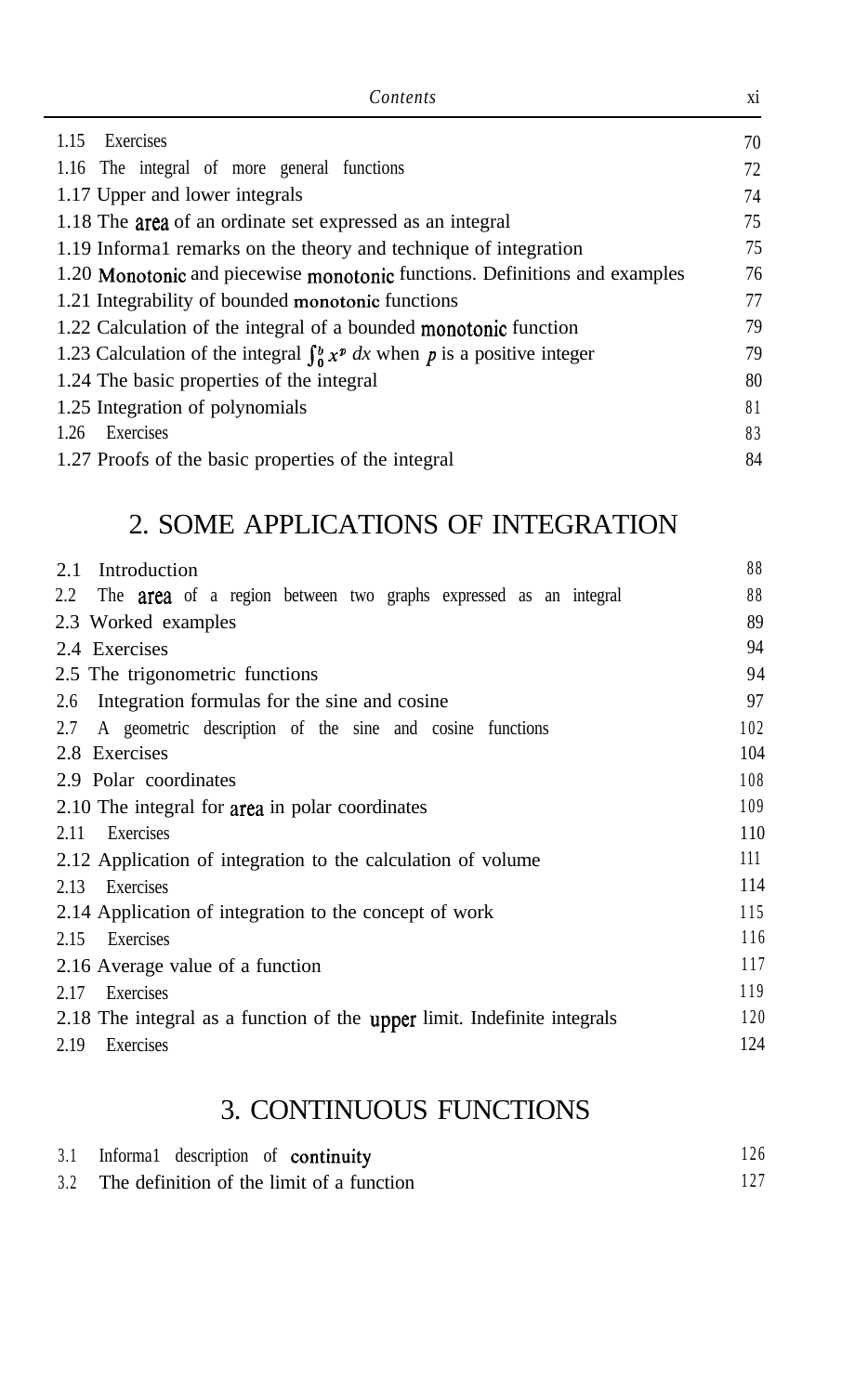| <b>X11</b> | Contents |  |
|------------|----------|--|
|            |          |  |

| 130 |
|-----|
| 131 |
| 135 |
| 138 |
| 140 |
| 142 |
| 142 |
| 144 |
| 145 |
| 146 |
| 147 |
| 148 |
| 149 |
| 150 |
| 152 |
| 152 |
| 154 |
| 155 |
|     |

# 4. DIFFERENTIAL CALCULUS

| 4.1 | Historical introduction                                                          | 156     |
|-----|----------------------------------------------------------------------------------|---------|
| 4.2 | A problem involving velocity                                                     | 157     |
| 4.3 | The derivative of a function                                                     | 159     |
| 4.4 | Examples of derivatives                                                          | 161     |
| 4.5 | The algebra of derivatives                                                       | 164     |
| 4.6 | Exercises                                                                        | 167     |
| 4.7 | Geometric interpretation of the derivative as a slope                            | 169     |
| 4.8 | Other notations for derivatives                                                  | 171     |
| 4.9 | Exercises                                                                        | 173     |
|     | 4.10 The chain rule for differentiating composite functions                      | $174 -$ |
|     | 4.11 Applications of the chain rule. Related rates and implicit differentiation  | $176 -$ |
|     | 4.12 Exercises                                                                   | 179     |
|     | 4.13 Applications of differentiation to extreme values of functions              | 181     |
|     | 4.14 The mean-value theorem for derivatives                                      | 183     |
|     | 4.15 Exercises                                                                   | 186     |
|     | 4.16 Applications of the mean-value theorem to geometric properties of functions | 187     |
|     | 4.17 Second-derivative<br>test for<br>extrema                                    | 188     |
|     | 4.18 Curve sketching                                                             | 189     |
|     | 4.19 Exercises                                                                   | 191     |

| I |  |
|---|--|
| I |  |
|   |  |
|   |  |
|   |  |
|   |  |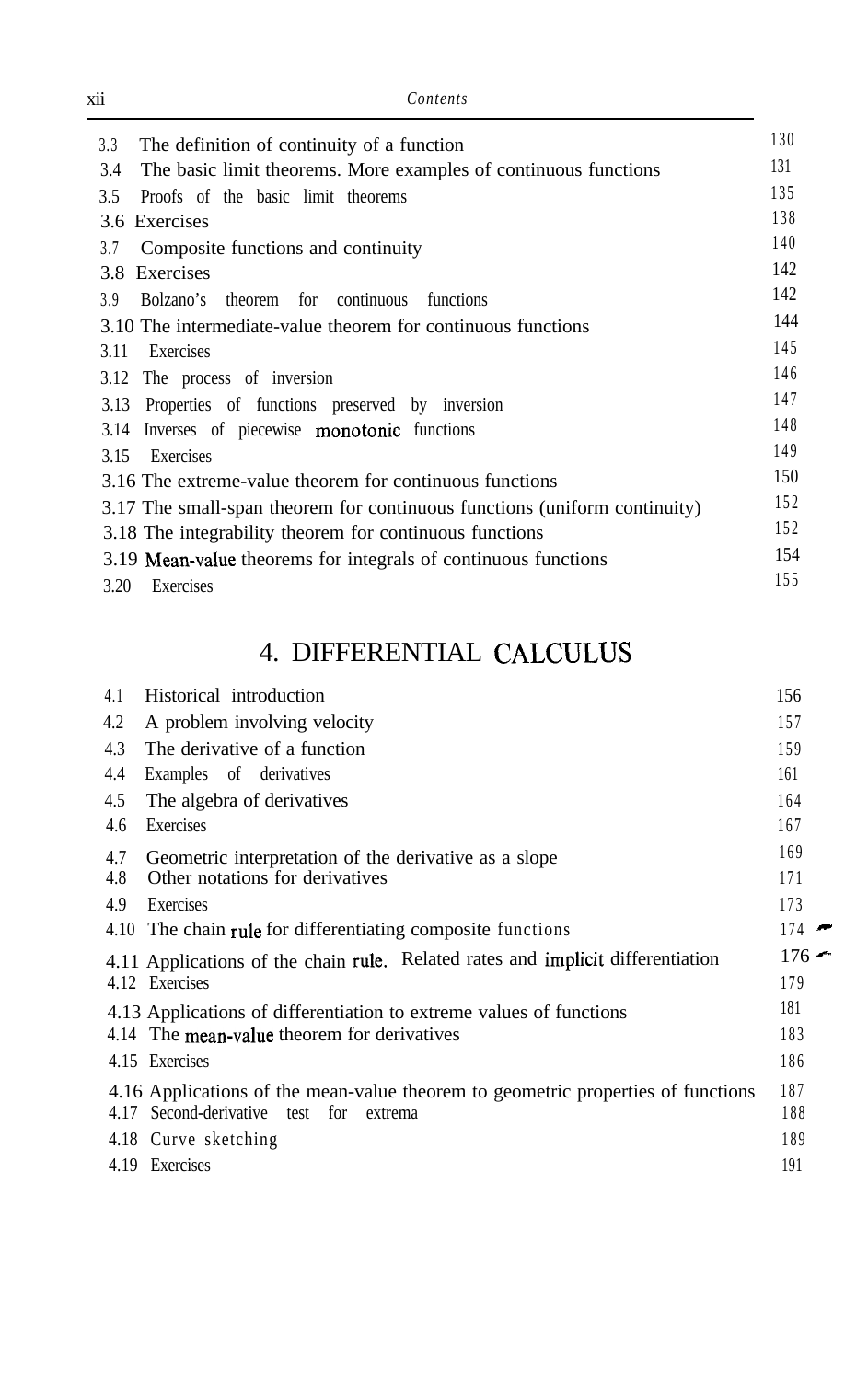|      |                                           | Contents | $\cdots$<br>x111 |
|------|-------------------------------------------|----------|------------------|
|      | 4.20 Worked examples of extremum problems |          | 191              |
| 4.21 | Exercises                                 |          | 194              |
|      | "4.22 Partial derivatives"                |          | 196              |
| 4.23 | Exercises                                 |          | 201              |

#### 5. THE RELATION BETWEEN INTEGRATION AND DIFFERENTIATION

| 5.1 The derivative of an indefinite integral. The first fundamental theorem of |         |
|--------------------------------------------------------------------------------|---------|
| calculus                                                                       | 202     |
| zero-derivative<br>5.2<br>The<br>theorem                                       | 204     |
| 5.3<br>Primitive functions and the second fundamental theorem of calculus      | 205     |
| Properties of a function deduced from properties of its derivative<br>5.4      | 207     |
| 5.5<br>Exercises                                                               | 208     |
| The Leibniz notation for primitives<br>5.6                                     | $210 -$ |
| Integration by substitution<br>5.7                                             | 212     |
| 5.8<br>Exercises                                                               | 216     |
| 5.9<br>Integration by parts                                                    | $217 -$ |
| 5.10 Exercises                                                                 | 220     |
| *5.11 Miscellaneous review exercises                                           | 222     |

### 6. THE LOGARITHM, THE EXPONENTIAL, AND THE INVERSE TRIGONOMETRIC FUNCTIONS

| 6.1  | Introduction                                                          | 226 |
|------|-----------------------------------------------------------------------|-----|
| 6.2  | Motivation for the definition of the natural logarithm as an integral | 227 |
| 6.3  | The definition of the logarithm. Basic properties                     | 229 |
| 6.4  | The graph of the natural logarithm                                    | 230 |
| 6.5  | <b>Consequences</b> of the functional equation $L(ab) = L(a) + L(b)$  | 230 |
| 6.6  | Logarithms referred to any positive base $b \neq 1$                   | 232 |
| 6.7  | Differentiation and integration formulas involving logarithms         | 233 |
|      | 6.8 Logarithmic differentiation                                       | 235 |
|      | 6.9 Exercises                                                         | 236 |
|      | 6.10 Polynomial approximations to the logarithm                       | 238 |
| 6.11 | Exercises                                                             | 242 |
|      | 6.12 The exponential function                                         | 242 |
|      | 6.13 Exponentials expressed as powers of e                            | 244 |
|      | 6.14 The definition of $e^x$ for arbitrary real x                     | 244 |
|      | 6.15 The definition of a" for $a > 0$ and x real                      | 245 |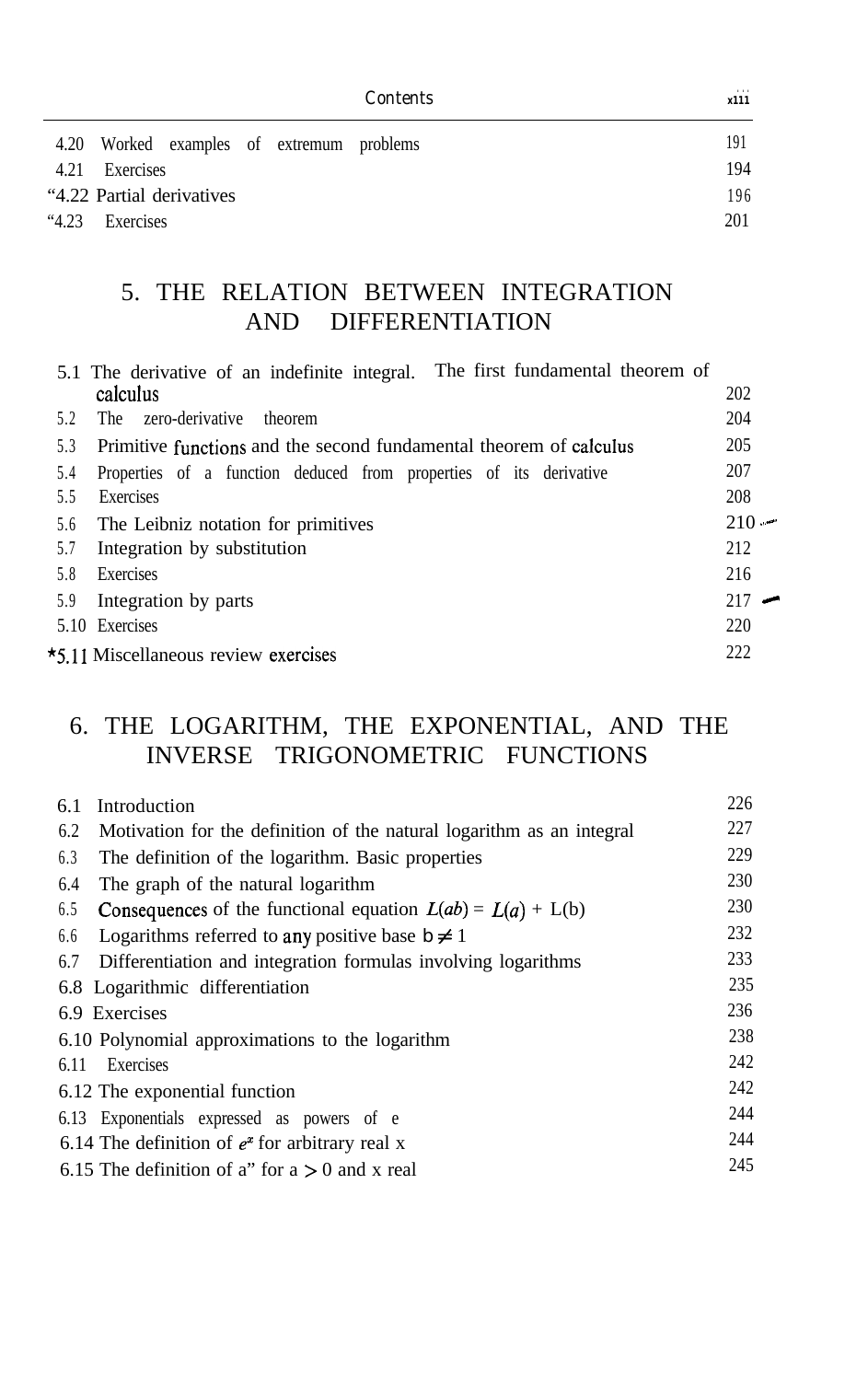| Contents<br>X <sub>1</sub> V                                                 |     |
|------------------------------------------------------------------------------|-----|
| 6.16 Differentiation and integration formulas involving exponentials         | 245 |
| 6.17 Exercises                                                               | 248 |
| 6.18 The hyperbolic functions                                                | 251 |
| 6.19 Exercises                                                               | 251 |
| 6.20 Derivatives of inverse<br>functions                                     | 252 |
| 6.21 Inverses of the trigonometric functions                                 | 253 |
| 6.22 Exercises                                                               | 256 |
| 6.23 Integration by partial fractions                                        | 258 |
| 6.24 Integrals which can be transformed into integrals of rational functions | 264 |
| 6.25 Exercises                                                               | 267 |
| 6.26 Miscellaneous<br>exercises<br>review                                    | 268 |

# 7. POLYNOMIAL APPROXIMATIONS TO FUNCTIONS

|      | 7.1 Introduction                                                         | 272        |
|------|--------------------------------------------------------------------------|------------|
| 7.2  | The Taylor polynomials generated by a function                           | 273        |
| 7.3  | <b>Calculus</b> of Taylor polynomials                                    | 275        |
|      | 7.4 Exercises                                                            | 278        |
|      | 7.5 Taylor's formula with remainder                                      | 278        |
|      | 7.6 Estimates for the error in Taylor's formula                          | 280        |
|      | *7.7 Other forms of the remainder in Taylor's formula                    | 283        |
|      | 7.8 Exercises                                                            | 284        |
|      | 7.9 Further remarks on the error in Taylor's formula. The o-notation     | 286        |
|      | 7.10 Applications to indeterminate forms                                 | 289        |
| 7.11 | Exercises                                                                | 290        |
|      | 7.12 L'Hôpital's rule for the indeterminate form $0/0$                   | 292        |
| 7.13 | Exercises                                                                | 295        |
|      | 7.14 The symbols + $\infty$ and $\infty$ . Extension of L'Hôpital's rule | 296        |
|      | 7.15 Infinite limits                                                     | 298        |
|      | 7.16 The behavior of log x and $e^x$ for large x                         | <i>300</i> |
| 7.17 | Exercises                                                                | 303        |
|      |                                                                          |            |

### 8. INTRODUCTION TO DIFFERENTIAL EQUATIONS

| 8.1 Introduction                                                     | 305 |
|----------------------------------------------------------------------|-----|
| 8.2 Terminology and notation                                         | 306 |
| 8.3 A first-order differential equation for the exponential function | 307 |
| 8.4 First-order linear differential equations                        | 308 |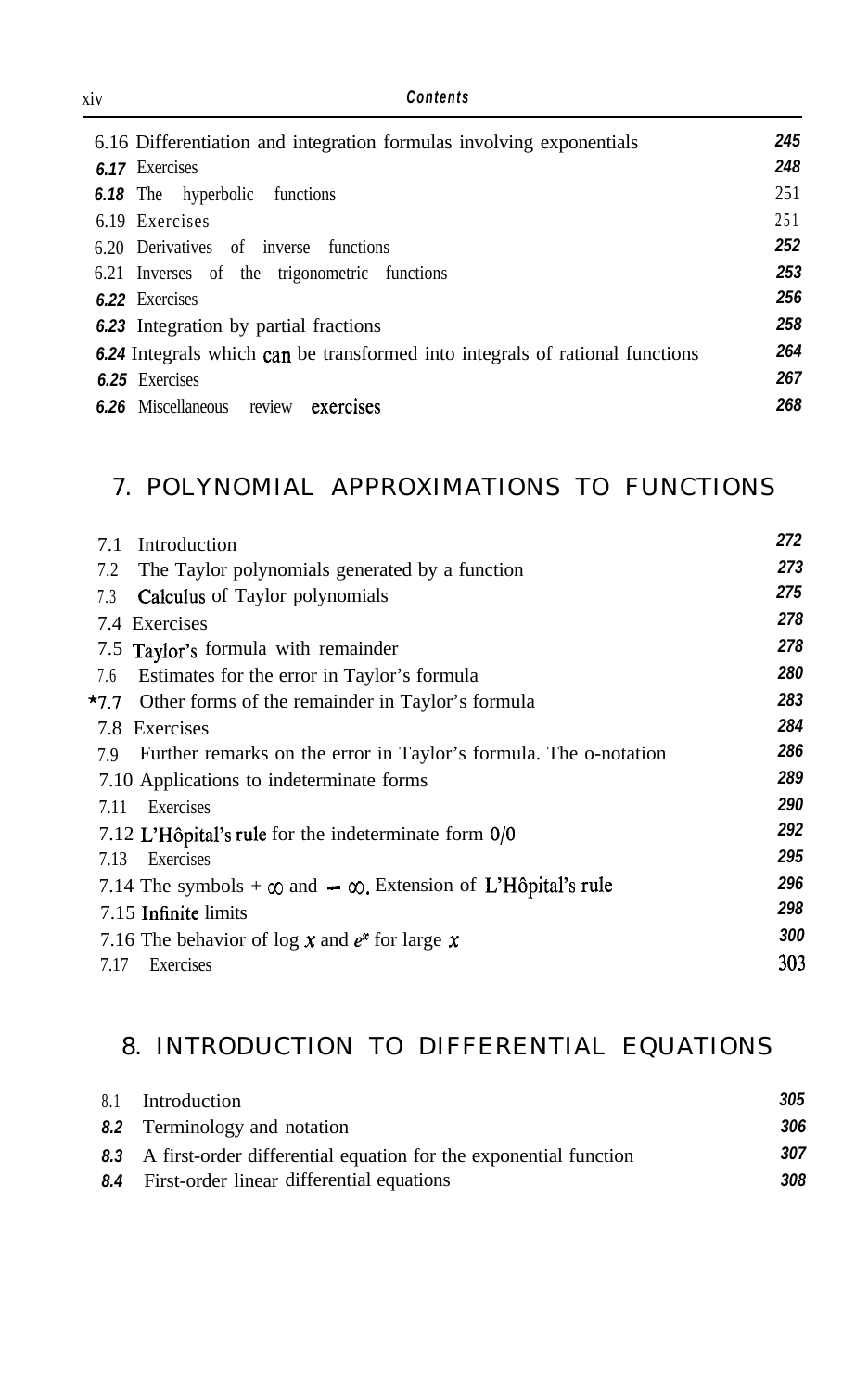| 8.5 Exercises                                                                                                     | 311 |
|-------------------------------------------------------------------------------------------------------------------|-----|
| Some physical problems leading to first-order linear differential equations<br>8.6                                | 313 |
| 8.7 Exercises                                                                                                     | 319 |
| 8.8<br>Linear equations of second order with constant coefficients                                                | 322 |
| Existence of solutions of the equation $y'' + by = 0$<br>8.9                                                      | 323 |
| 8.10 Reduction of the general equation to the special case $y'' + by = 0$                                         | 324 |
| 8.11 Uniqueness theorem for the equation $y'' + by = 0$                                                           | 324 |
| 8.12 Complete solution of the equation $y'' + by = 0$                                                             | 326 |
| 8.13 Complete solution of the equation $y'' + ay' + by = 0$                                                       | 326 |
| Exercises<br>8.14                                                                                                 | 328 |
| 8.15 Nonhomogeneous linear equations of second order with constant coeffi-<br>cients                              | 329 |
| 8.16 Special methods for determining a particular solution of the nonhomogeneous<br>equation $y'' + ay' + by = R$ | 332 |
| Exercises<br>8.17                                                                                                 | 333 |
| 8.18 Examples of physical problems leading to linear second-order equations with<br>coefficients<br>constant      | 334 |
| Exercises<br>8.19                                                                                                 | 339 |
| 8.20 Remarks concerning nonlinear differential equations                                                          | 339 |
| 8.21 Integral curves and direction fields                                                                         | 341 |
| Exercises<br>8.22                                                                                                 | 344 |
| 8.23 First-order separable equations                                                                              | 345 |
| Exercises<br>8.24                                                                                                 | 347 |
| 8.25<br>Homogeneous first-order<br>equations                                                                      | 347 |
| Exercises<br>8.26                                                                                                 | 350 |
| 8.27 Some geometrical and physical problems leading to first-order equations                                      | 351 |
| Miscellaneous review exercises<br>8.28                                                                            | 355 |

### 9. COMPLEX NUMBERS

|      | 9.1 Historical introduction                                 | 358 |
|------|-------------------------------------------------------------|-----|
|      | 9.2 Definitions and field properties                        | 358 |
|      | 9.3 The complex numbers as an extension of the real numbers | 360 |
|      | 9.4 The imaginary unit $i$                                  | 361 |
|      | 9.5 Geometric interpretation. Modulus and argument          | 362 |
|      | 9.6 Exercises                                               | 365 |
|      | 9.7 Complex exponentials                                    | 366 |
|      | 9.8 Complex-valued functions                                | 368 |
| 9.9  | Examples of differentiation and integration formulas        | 369 |
| 9.10 | Exercises                                                   | 371 |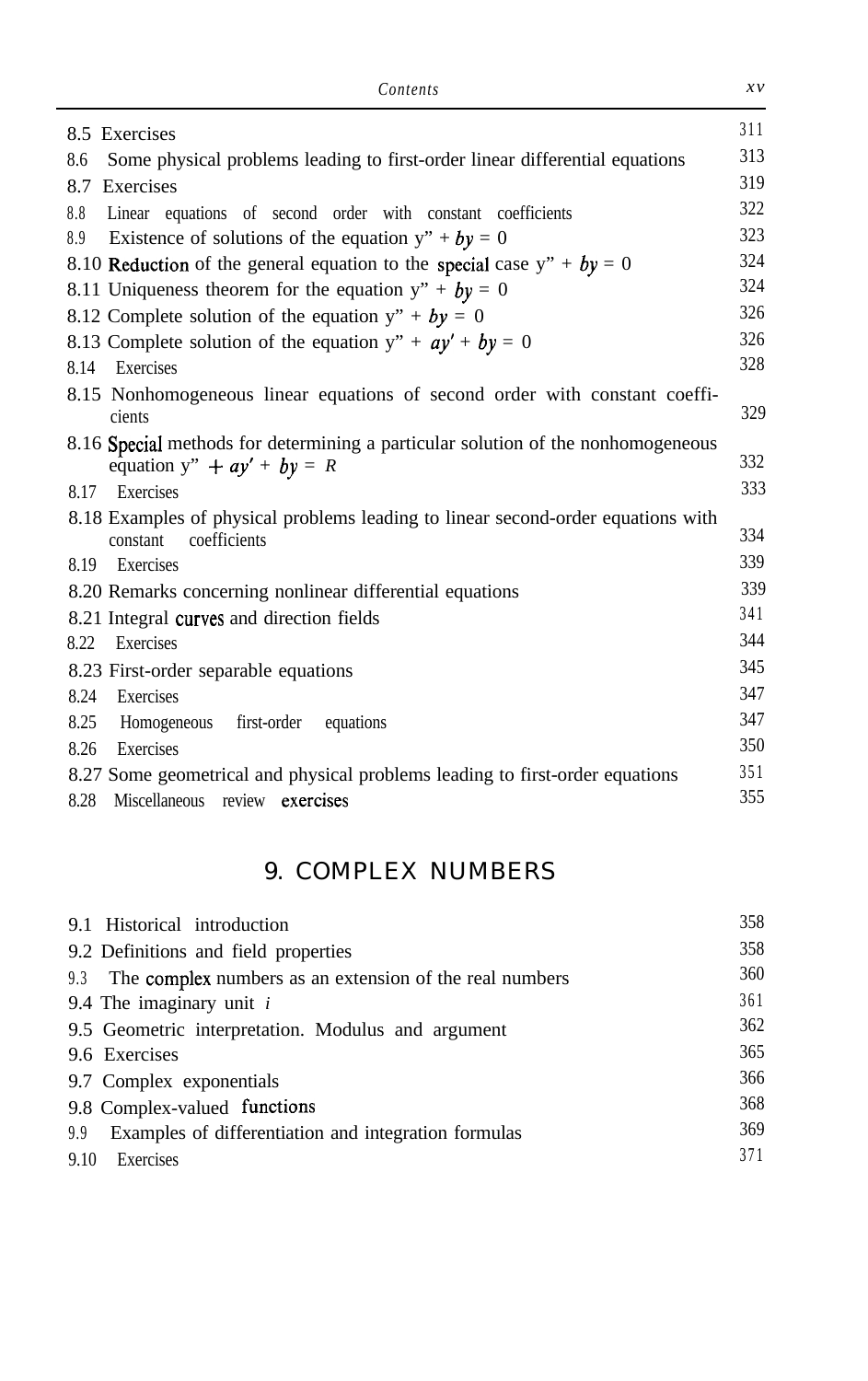#### 10. SEQUENCES, INFINITE SERIES, IMPROPER INTEGRALS

| 10.1 Zeno's paradox                                                    | 374 |
|------------------------------------------------------------------------|-----|
| 10.2 Sequences                                                         | 378 |
| 10.3<br>Monotonic sequences of real numbers                            | 381 |
| 10.4 Exercises                                                         | 382 |
| 10.5 Infinite series                                                   | 383 |
| 10.6 The linearity property of convergent series                       | 385 |
| 10.7 Telescoping series                                                | 386 |
| 10.8 The geometric series                                              | 388 |
| 10.9 Exercises                                                         | 391 |
| *10.10 Exercises on decimal expansions                                 | 393 |
| 10.11 Tests for convergence                                            | 394 |
| 10.12 Comparison tests for series of nonnegative terms                 | 394 |
| 10.13 The integral test                                                | 397 |
| Exercises<br>10.14                                                     | 398 |
| 10.15 The root test and the ratio test for series of nonnegative terms | 399 |
| Exercises<br>10.16                                                     | 402 |
| 10.17 Alternating series                                               | 403 |
| 10.18 Conditional and absolute convergence                             | 406 |
| 10.19 The convergence tests of Dirichlet and Abel                      | 407 |
| Exercises<br>10.20                                                     | 409 |
| $\star$ 10.21 Rearrangements of series                                 | 411 |
| 10.22 Miscellaneous review exercises                                   | 414 |
| 10.23<br>Improper integrals                                            | 416 |
| 10.24<br>Exercises                                                     | 420 |

### 11. SEQUENCES AND SERIES OF FUNCTIONS

| 11.1 Pointwise convergence of sequences of functions              | 422 |
|-------------------------------------------------------------------|-----|
| 11.2 Uniform convergence of sequences of functions                | 423 |
| 11.3 Uniform convergence and continuity                           | 424 |
| 11.4 Uniform convergence and integration                          | 425 |
| 11.5 A sufficient condition for uniform convergence               | 427 |
| 11.6 Power series. Circle of convergence                          | 428 |
| 11.7 Exercises                                                    | 430 |
| 11.8 Properties of functions represented by real power series     | 431 |
| 11.9 The Taylor's series generated by a function                  | 434 |
| 11.10 A sufficient condition for convergence of a Taylor's series | 435 |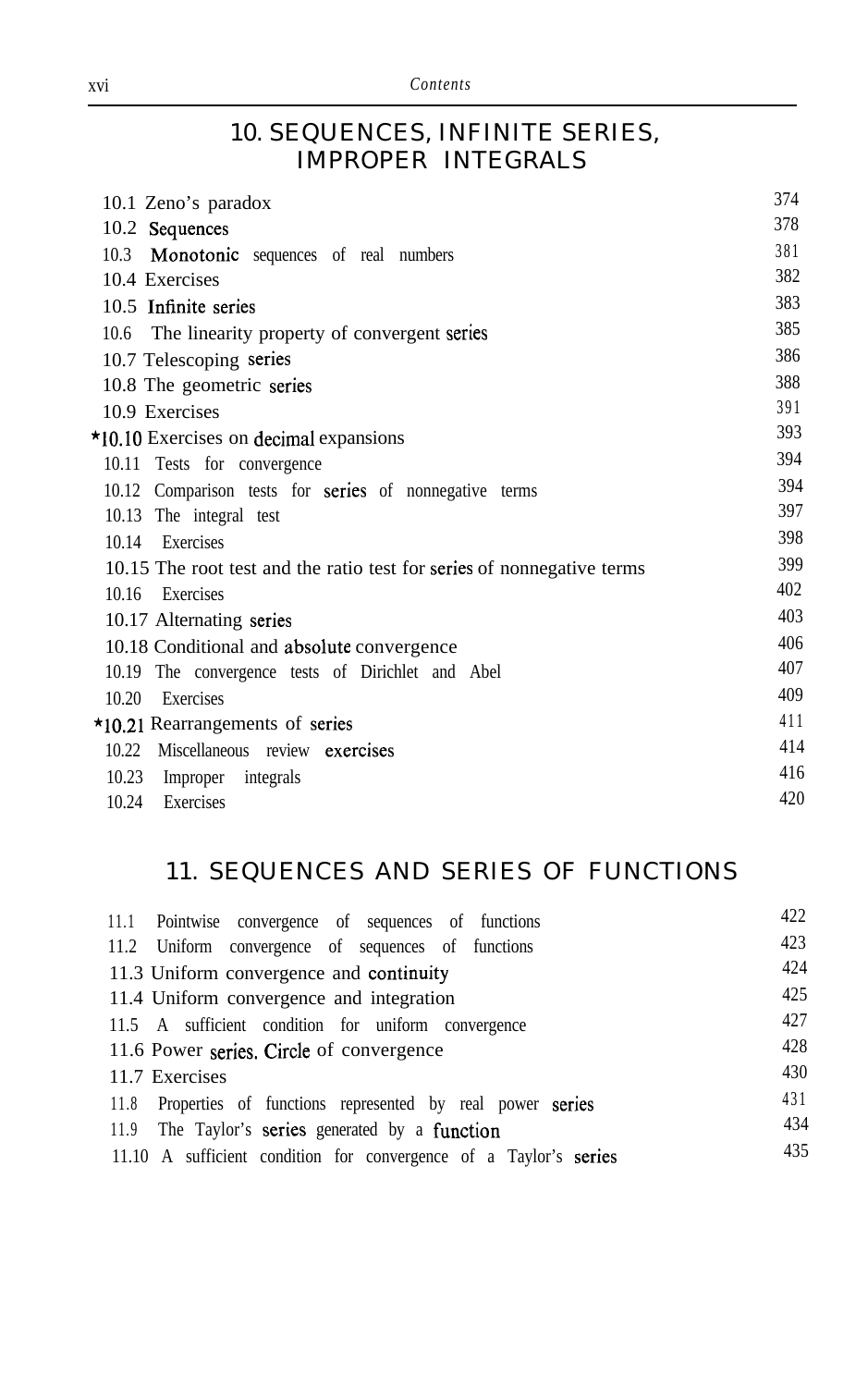| Contents                                                                      | xvu |
|-------------------------------------------------------------------------------|-----|
| 11.11 Power-series expansions for the exponential and trigonometric functions | 435 |
| $*11.12$ Bernstein's<br>theorem                                               | 437 |
| 11.13 Exercises                                                               | 438 |
| 11.14 Power series and differential equations                                 | 439 |
| 11.15 The binomial series                                                     | 441 |
| 11.16 Exercises                                                               | 443 |
|                                                                               |     |

#### 12. VECTOR ALGEBRA

| 12.1 Historical introduction                                   | 445 |
|----------------------------------------------------------------|-----|
| 12.2 The vector space of n-tuples of real numbers.             | 446 |
| 12.3 Geometric interpretation for $n < 3$                      | 448 |
| 12.4 Exercises                                                 | 450 |
| 12.5 The dot product                                           | 451 |
| 12.6 Length or norm of a vector                                | 453 |
| 12.7 Orthogonality of vectors                                  | 455 |
| 12.8 Exercises                                                 | 456 |
| 12.9 Projections. Angle between vectors in n-space             | 457 |
| 12.10 The unit coordinate vectors                              | 458 |
| Exercises<br>12.11                                             | 460 |
| 12.12 The linear span of a finite set of vectors               | 462 |
| 12.13 Linear independence                                      | 463 |
| 12.14<br><b>Bases</b>                                          | 466 |
| Exercises<br>12.15                                             | 467 |
| 12.16 The vector space $V_n(C)$ of n-tuples of complex numbers | 468 |
| Exercises<br>12.17                                             | 470 |

# 13. APPLICATIONS OF VECTOR ALGEBRA TO ANALYTIC GEOMETRY

| 13.1 | Introduction                                  | 471 |
|------|-----------------------------------------------|-----|
|      | 13.2 Lines in n-space                         | 472 |
|      | 13.3 Some simple properties of straight lines | 473 |
|      | 13.4 <b>Lines</b> and vector-valued functions | 474 |
|      | 13.5 Exercises                                | 477 |
|      | 13.6 Planes in Euclidean n-space              | 478 |
|      | 13.7 Planes and vector-valued functions       | 481 |
| 13.8 | Exercises                                     | 482 |
|      | 13.9 The cross product                        | 483 |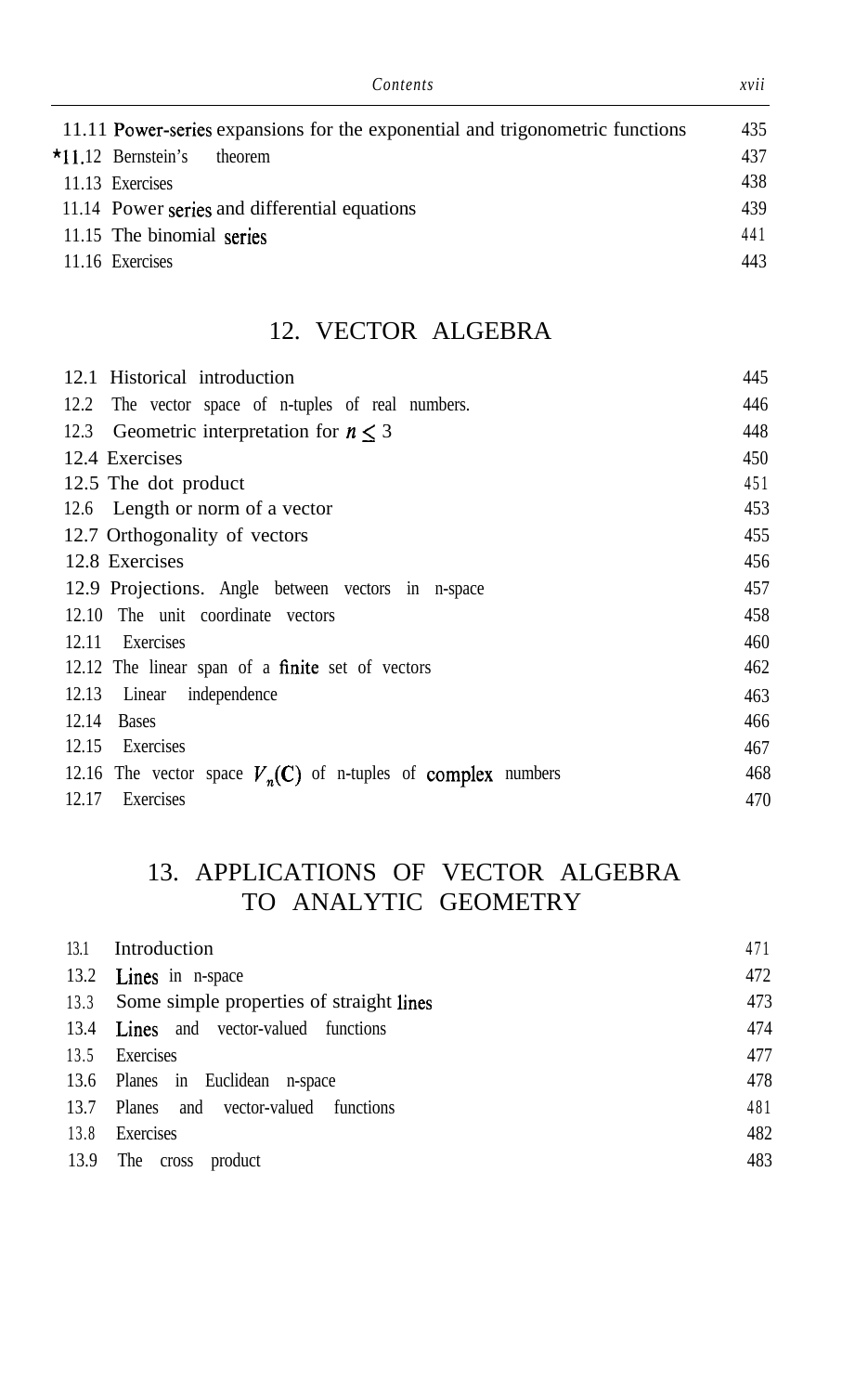| 13.10 The cross product expressed as a determinant                 | 486 |
|--------------------------------------------------------------------|-----|
| Exercises<br>13.11                                                 | 487 |
| 13.12 The scalar triple product                                    | 488 |
| 13.13 Cramer's rule for solving a system of three linear equations | 490 |
| Exercises<br>13.14                                                 | 491 |
| 13.15 Normal vectors to planes                                     | 493 |
| 13.16 Linear Cartesian equations for planes                        | 494 |
| Exercises<br>13.17                                                 | 496 |
| 13.18 The conic sections                                           | 497 |
| 13.19 Eccentricity of conic sections                               | 500 |
| 13.20 Polar equations for conic sections                           | 501 |
| 13.21<br>Exercises                                                 | 503 |
| 13.22 Conic sections symmetric about the origin                    | 504 |
| Cartesian equations for the conic sections<br>13.23                | 505 |
| 13.24<br>Exercises                                                 | 508 |
| 13.25 Miscellaneous exercises on conic sections                    | 509 |

# 14. CALCULUS OF VECTOR-VALUED FUNCTIONS

| Vector-valued functions of a real variable<br>14.1                               | 512 |
|----------------------------------------------------------------------------------|-----|
| 14.2 Algebraic operations. Components                                            | 512 |
| 14.3 Limits, derivatives, and integrals                                          | 513 |
| 14.4 Exercises                                                                   | 516 |
| 14.5 Applications to curves. Tangency                                            | 517 |
| 14.6 Applications to curvilinear motion. Velocity, speed, and acceleration       | 520 |
| 14.7 Exercises                                                                   | 524 |
| 14.8 The unit tangent, the principal normal, and the osculating plane of a curve | 525 |
| 14.9 Exercises                                                                   | 528 |
| 14.10 The definition of arc length                                               | 529 |
| 14.11 Additivity of arc length                                                   | 532 |
| 14.12 The arc-length function                                                    | 533 |
| Exercises<br>14.13                                                               | 535 |
| 14.14 Curvature of a curve                                                       | 536 |
| Exercises<br>14.15                                                               | 538 |
| 14.16 Velocity and acceleration in polar coordinates                             | 540 |
| 14.17 Plane motion with radial acceleration                                      | 542 |
| 14.18 Cylindrical coordinates                                                    | 543 |
| Exercises<br>14.19                                                               | 543 |
| 14.20 Applications to planetary motion                                           | 545 |
| 14.2 1 Miscellaneous review exercises                                            | 549 |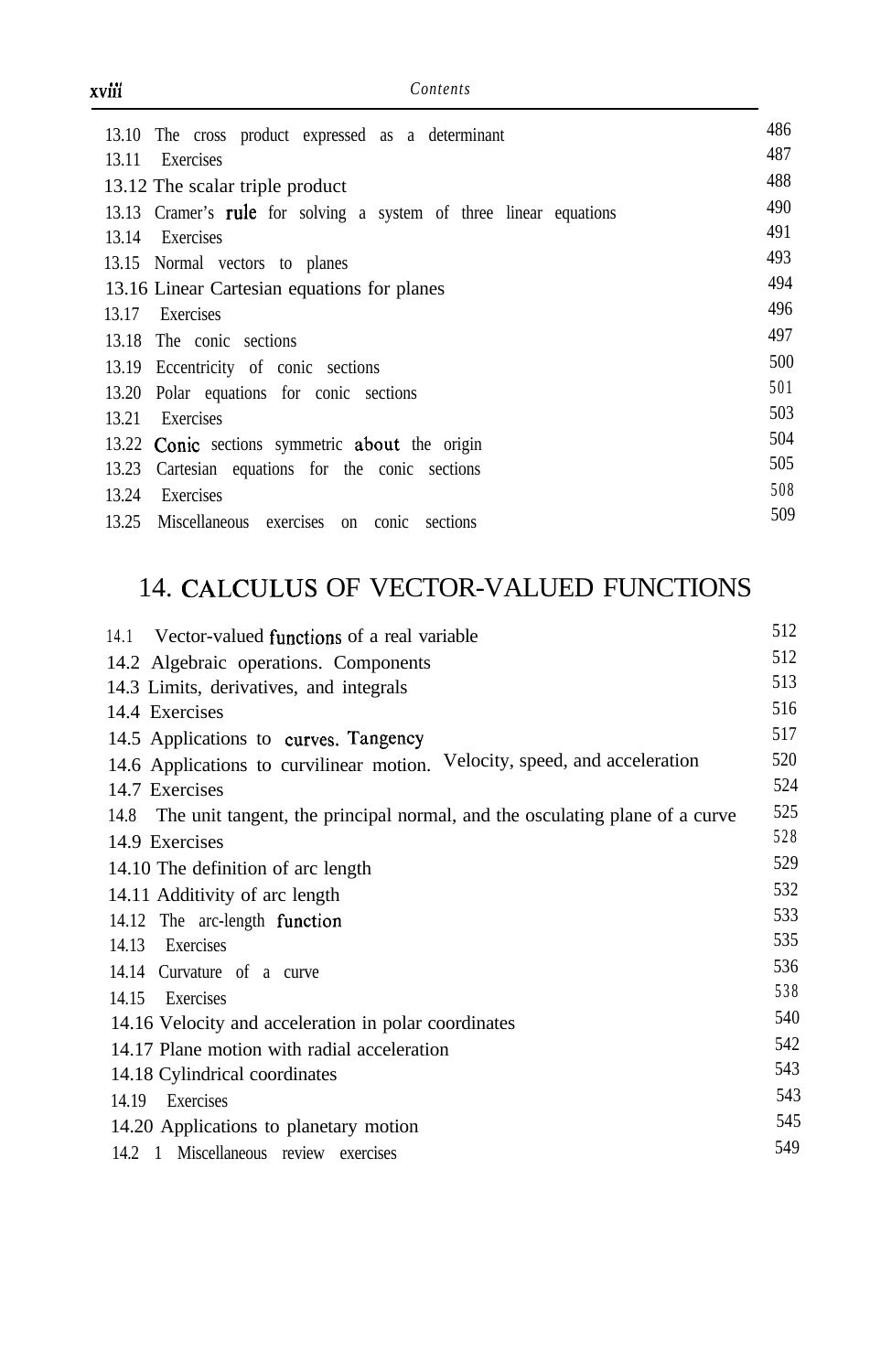|   | I |  |
|---|---|--|
| ٠ |   |  |
|   |   |  |
|   |   |  |
|   |   |  |

# 15. LINEAR SPACES

| 15.1 | Introduction                                                                       | 551 |
|------|------------------------------------------------------------------------------------|-----|
|      | 15.2 The definition of a linear space                                              | 551 |
| 15.3 | Examples of linear spaces                                                          | 552 |
| 15.4 | Elementary consequenceshe<br>axioms                                                | 554 |
| 15.5 | Exercises                                                                          | 555 |
| 15.6 | Subspaces of a linear space                                                        | 556 |
| 15.7 | Dependent and independent sets in a linear space                                   | 557 |
| 15.8 | Bases and dimension                                                                | 559 |
| 15.9 | Exercises                                                                          | 560 |
|      | 15.10 Inner products, Euclidepanes, norms                                          | 561 |
|      | 15.11 Orthogonality in a Euclidean space                                           | 564 |
|      | 15.12 Exercises                                                                    | 566 |
|      | 15.13 Construction of orthogonal sets. The Gram-Schmidt process                    | 568 |
|      | 15.14 Orthogonal complements. Projections                                          | 572 |
|      | 15.15 Best approximation of elements in a Euclidean space by elements in a finite- |     |
|      | dimensional subspace                                                               | 574 |
|      | 15.16 Exercises                                                                    | 576 |

# 16. LINEAR TRANSFORMATIONS AND MATRICES

| 16.1 Linear transformations                                      | 578 |
|------------------------------------------------------------------|-----|
| 16.2 Null space and range                                        | 579 |
| 16.3 Nullity and rank                                            | 581 |
| 16.4 Exercises                                                   | 582 |
| 16.5 Algebraic operations on linear transformations              | 583 |
| 16.6 Inverses                                                    | 585 |
| 16.7 One-to-one linear transformations                           | 587 |
| 16.8 Exercises                                                   | 589 |
| 16.9 Linear transformations with prescribed values               | 590 |
| 16.10 Matrix representations of linear transformations           | 591 |
| 16.11 Construction of a matrix representation in diagonal form   | 594 |
| 16.12 Exercises                                                  | 596 |
| 16.13 Linear spaces of matrices                                  | 597 |
| 16.14 Isomorphism between linear transformations and<br>matrices | 599 |
| 16.15 Multiplication of matrices                                 | 600 |
| 16.16<br>Exercises                                               | 603 |
| 16.17 Systems of linear equations                                | 605 |